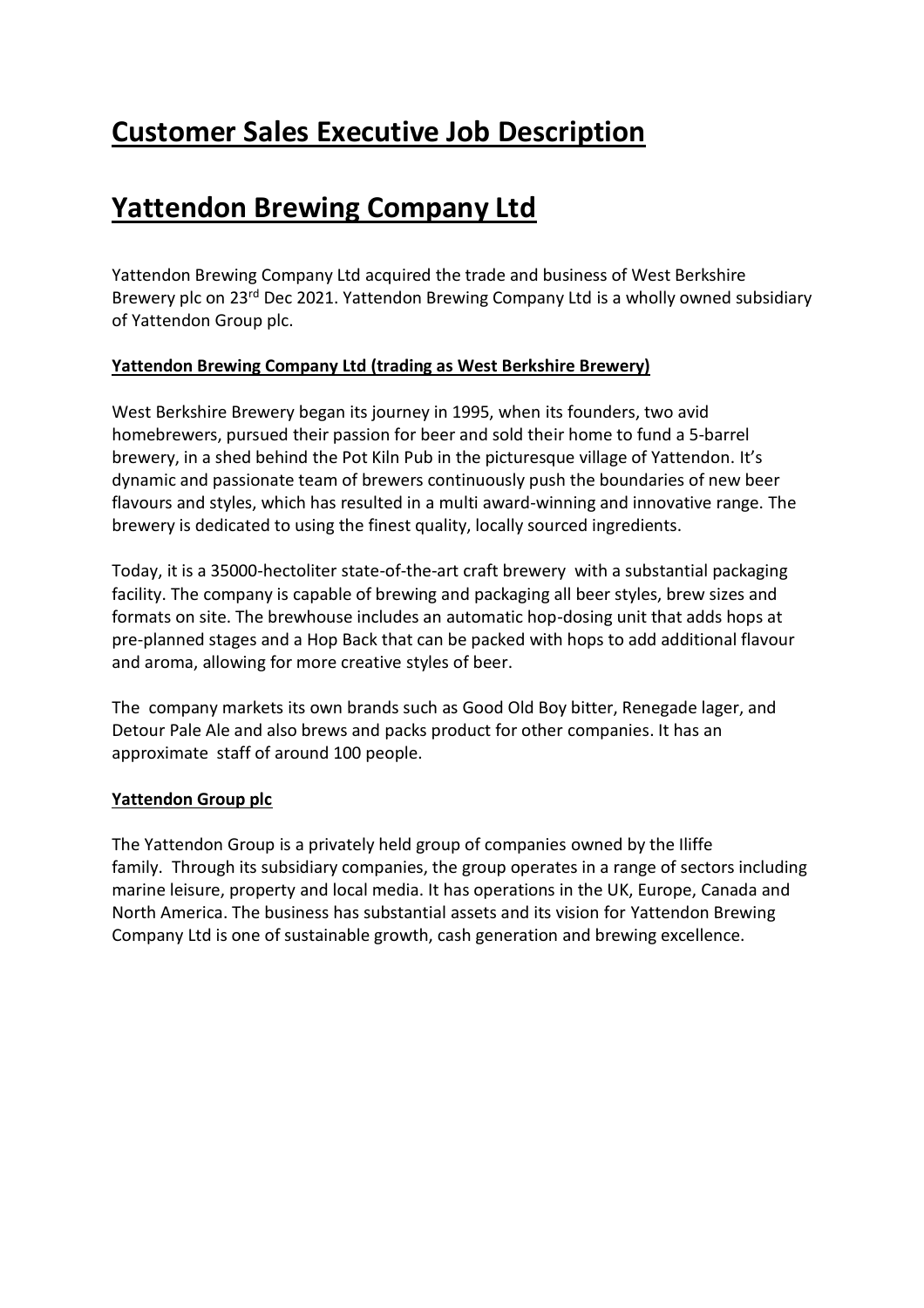#### **Job Description**

| Location:               | Office Based                                                                                                                                                                                                                                                                                                                                    |
|-------------------------|-------------------------------------------------------------------------------------------------------------------------------------------------------------------------------------------------------------------------------------------------------------------------------------------------------------------------------------------------|
| Reports to:             | Sales Director                                                                                                                                                                                                                                                                                                                                  |
| <b>Direct Reports:</b>  | None                                                                                                                                                                                                                                                                                                                                            |
| Contract:               | Full Time Mon - Fri, 8 - 5pm including lunch and flexibility required to fulfil<br>role demands and support wider WBB team                                                                                                                                                                                                                      |
| <b>Purpose of role:</b> | To be on the frontline for the brewery for all inbound customer enquiries<br>and orders, whether that is online or trade based. Manage all customer<br>service enquiries and drive additional sales by delighting customers with<br>their WBB orders and enquiries, raising trade orders, trade customer queries<br>and general administration. |

#### **Key Role activities / Responsibilities**

Inbound Calls: Manage inbound customer service calls who have questions or queries about an order in a professional manner, responding quickly and efficiently so the customer feels positively about their experience with WBB. Upsell additional products when customers are placing orders.

Outbound Calls: Manage call lists on a weekly basis, engaging regular WBB customers and encourage repeat business, selling the benefits of our range or current promotional offer. Reply to customer queries by contacting them to reassure them their query is being dealt with.

Have an understanding of the WBB portfolio and be able to talk fluently to customers about these ranges.

Have an understanding of current online promotions and talk these up when liaising with customers to increase sales.

Use SAP system to understand daily what stock we have available to sale for online orders. Have an understanding of the systems supporting the website, and make weekly amendments to this, in line with stock availability and offers.

Maximise the companies profitability by ensuring orders are placed with customers with the correct pricing. Liaise with the Accounts Department for any invoice queries or credit issues fed in from customers or the Sales team.

Work with the Distribution Manager to ensure delivery routes are maximised daily.

Work with the Distribution and Warehousing team to ensure they are fully aware of any last-minute changes to orders or customer requirements.